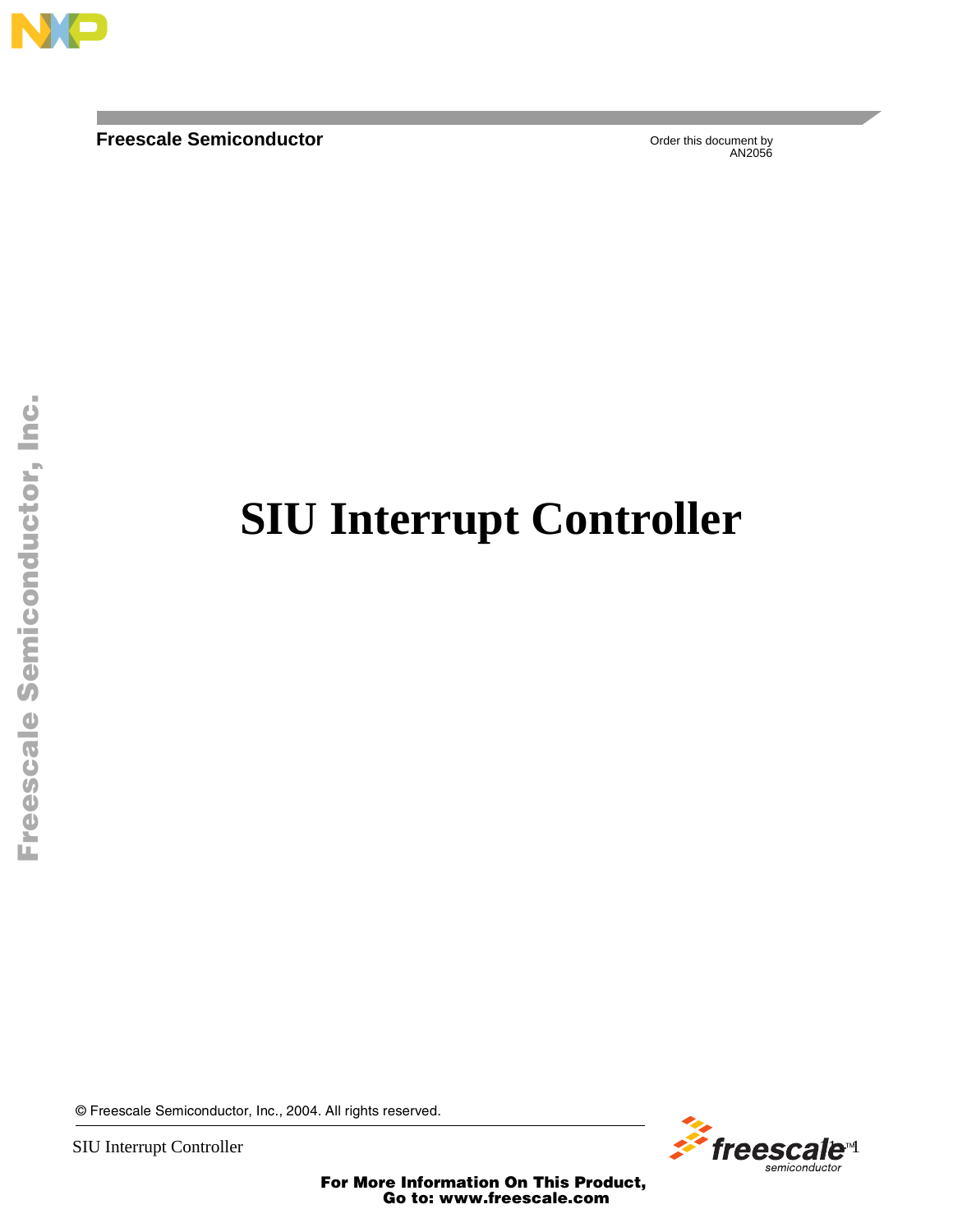

# **SIU Interrupts**



o n d u  $\mathbf 0$ t o

r, I

n

.<br>ق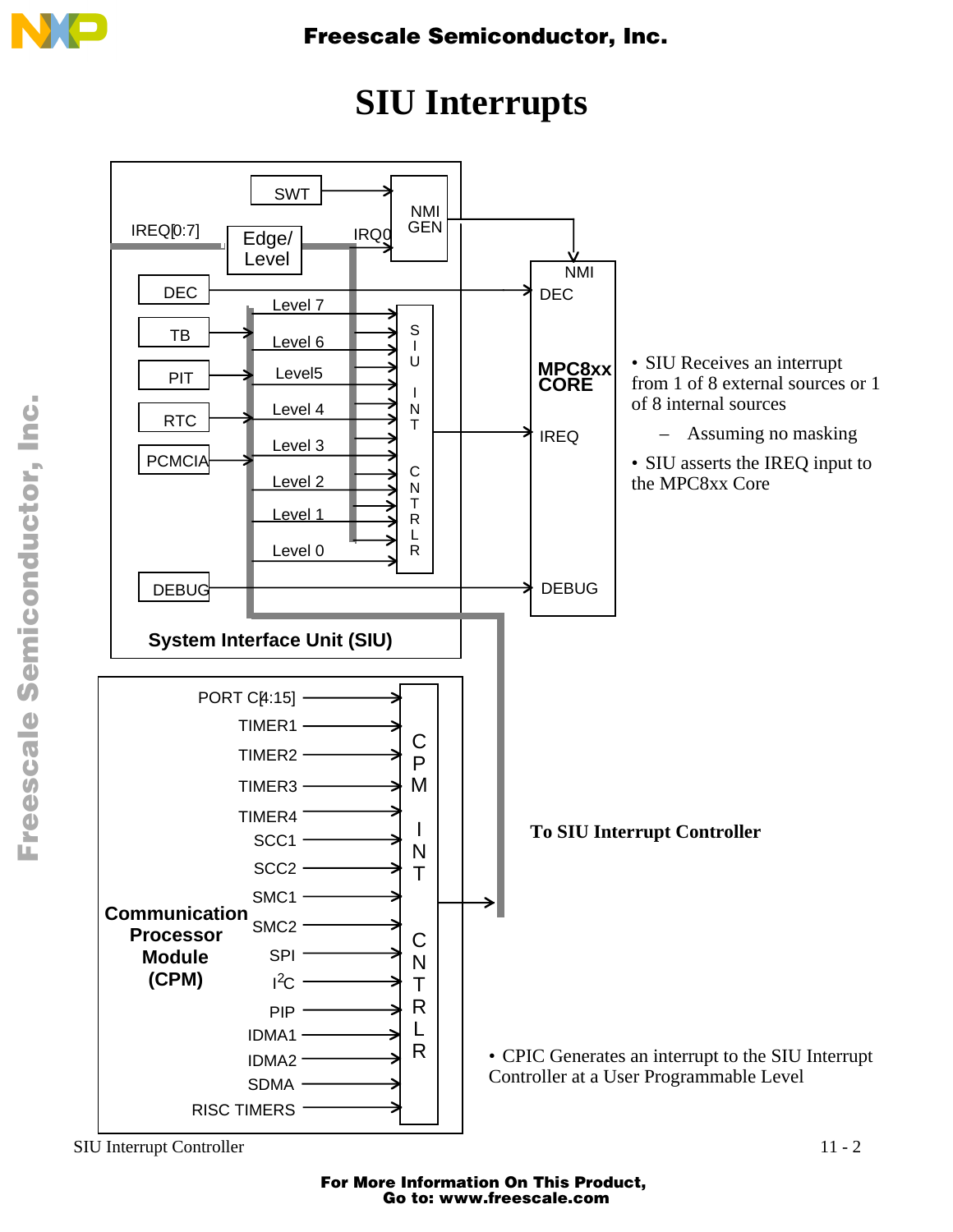

## **Flow Diagram: How SIU Processes an Interrupts**

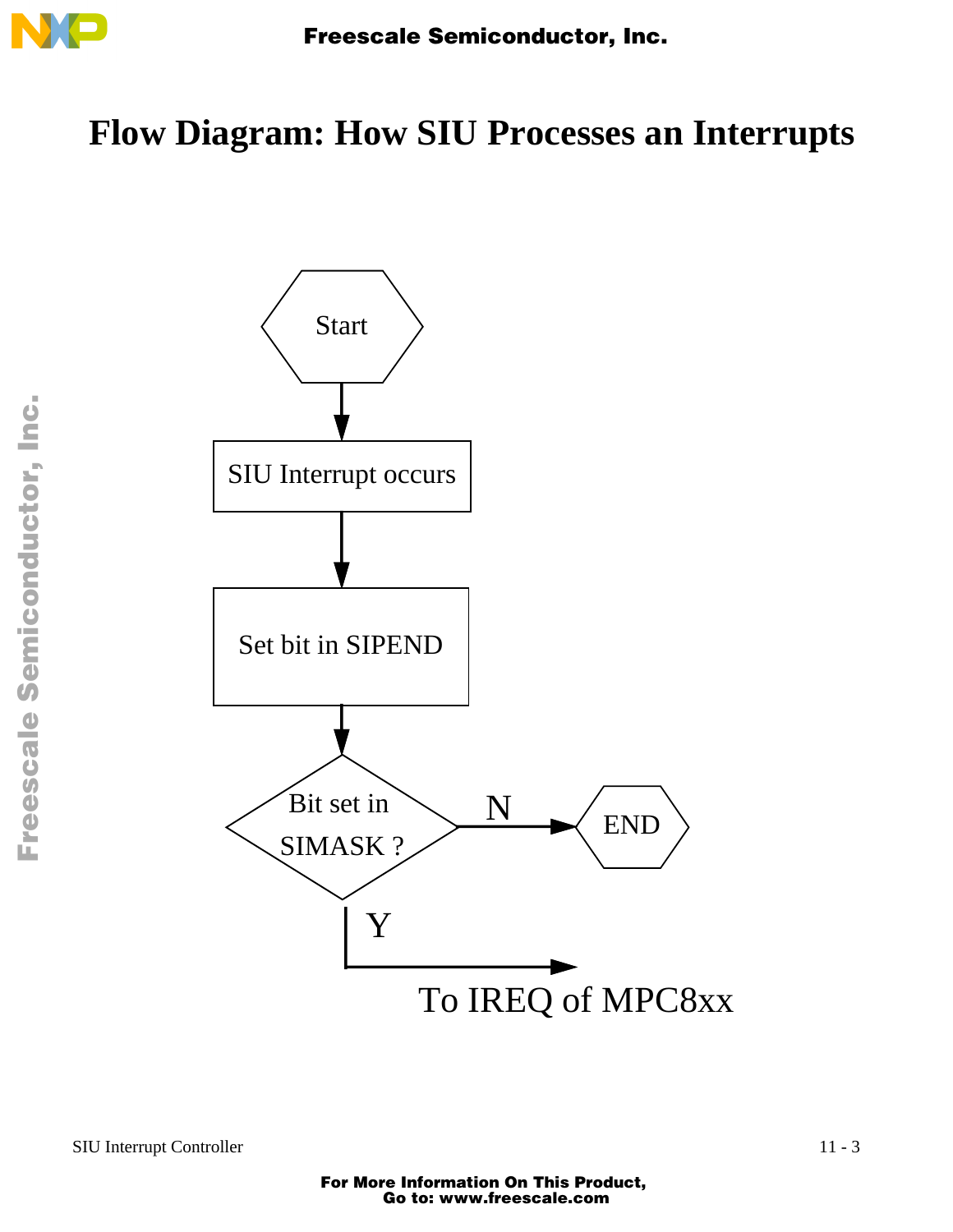

### **Vector Table**



F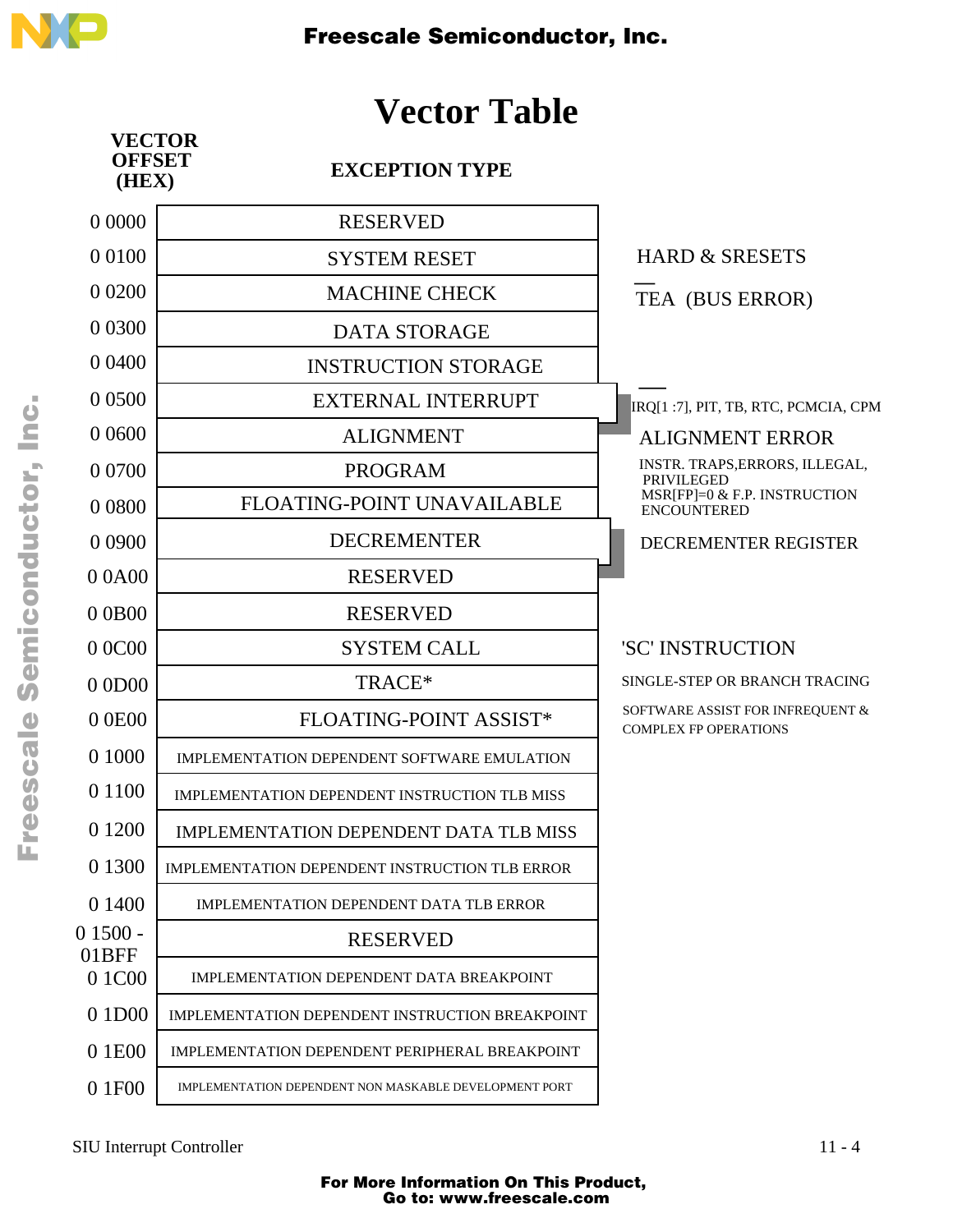



### **SIU Interrupt Sources**

### **System Configuration and Protection Logic**

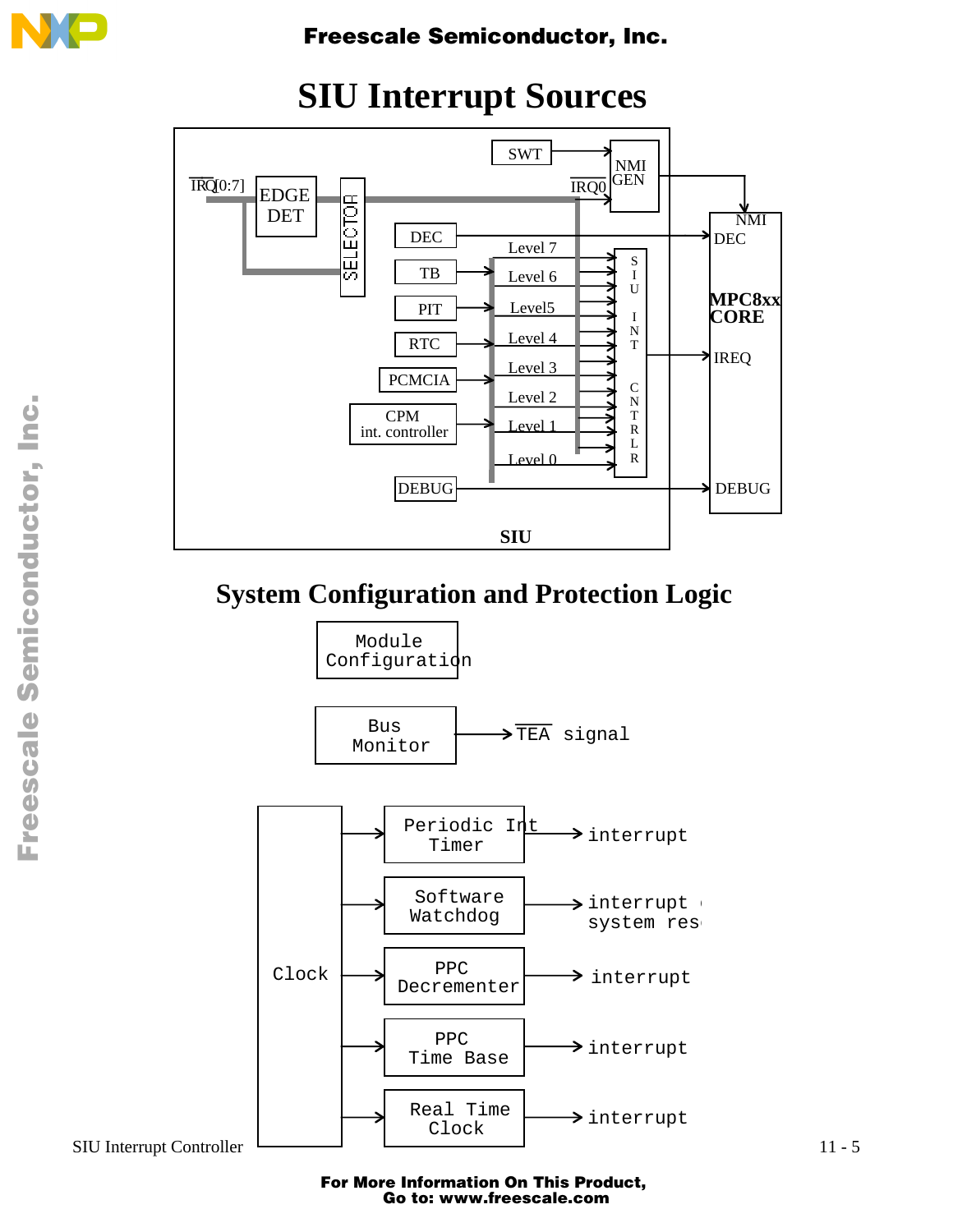

| <b>Number</b>  | <b>Priority</b><br><b>Level</b> | <b>Interrupt Source</b><br><b>Description</b> | Interrupt<br>Code |  |  |
|----------------|---------------------------------|-----------------------------------------------|-------------------|--|--|
| $\overline{0}$ | Highest                         | IRQ0                                          | 00000000          |  |  |
| 1              |                                 | LEVEL 0                                       | 00000100          |  |  |
| $\overline{2}$ |                                 | IRQ1                                          | 00001000          |  |  |
| 3              |                                 | LEVEL 1                                       | 00001100          |  |  |
| $\overline{4}$ |                                 | IRQ <sub>2</sub>                              | 00010000          |  |  |
| 5              |                                 | LEVEL 2                                       | 00010100          |  |  |
| 6              |                                 | IRQ3                                          | 00011000          |  |  |
| 7              |                                 | LEVEL 3                                       | 00011100          |  |  |
| 8              |                                 | IRQ4                                          | 00100000          |  |  |
| 9              |                                 | LEVEL 4                                       | 00100100          |  |  |
| 10             |                                 | IRQ5                                          | 00101000          |  |  |
| 11             |                                 | LEVEL 5                                       | 00101100          |  |  |
| 12             |                                 | IRQ6                                          | 00110000          |  |  |
| 13             |                                 | LEVEl 6                                       | 00110100          |  |  |
| 14             |                                 | IRQ7                                          | 00111000          |  |  |
| 15             | Lowest                          | LEVEL 7                                       | 00111100          |  |  |
| $16 - 31$      |                                 | Reserved                                      |                   |  |  |

## **Priority of SIU Interrupt Sources**

• **IRQx Pins have a fixed priority level**

Example: IRQ0 Highest Priority Level (Code = 00000000)

IRQ7 Lowest Priority Level (Code = 00111000)

• **Interrupt Code(SIVEC reg) defines interrupt priority level**

• **IRQx Interrupt Codes are only associated with IRQx pins**

• **IRQx interrupt source has highest priority than LEVELx** 

Example: If both IRQ3 and LEVEL3 interrupt simultaneously IRQ3 will be acknowledged first

SIU Interrupt Controller 11 - 6

 $\mathbf 0$ t o

r, I

n

.<br>ق

### For More Information On This Product, Go to: www.freescale.com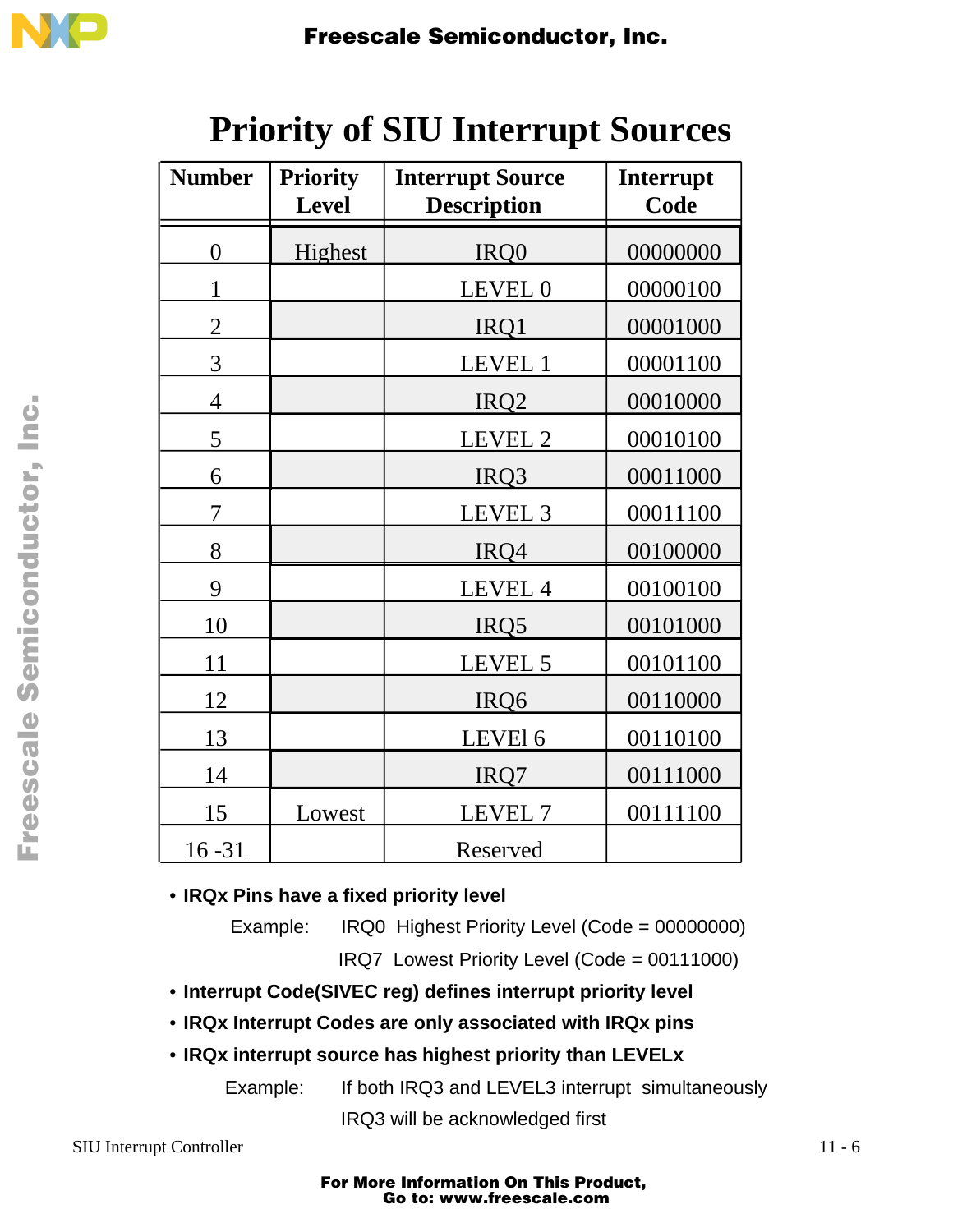

# **Interrupt Sources vs. Levels**

- Each interrupt source is identified by a level
- PIT,RTC, TB, CPM levels are assigned using register PISCR, RTCSC, TBSCR, CICR respectively(disscussed later)

| <b>Source</b>                                                                               | Level                                                                                                      |  |  |  |  |  |
|---------------------------------------------------------------------------------------------|------------------------------------------------------------------------------------------------------------|--|--|--|--|--|
| <u>NMI:</u><br><b>SWT</b><br>IRQ0 L                                                         |                                                                                                            |  |  |  |  |  |
| <b>External Pins:</b><br>IRQ1_L<br>IRQ2 L<br>IRQ3_L<br>IRQ4 L<br>IRQ5_L<br>IRQ6 L<br>IRQ7_L | Level 1<br>Level <sub>2</sub><br>Level 3<br>Level 4<br>Level 5<br>Level <sub>6</sub><br>Level <sub>7</sub> |  |  |  |  |  |
| Internal:<br><b>PIT</b><br><b>RTC</b><br>TB<br><b>CPM</b>                                   | Assignable between 0:7<br>Assignable between 0:7<br>Assignable between 0:7<br>Assignable between 0:7       |  |  |  |  |  |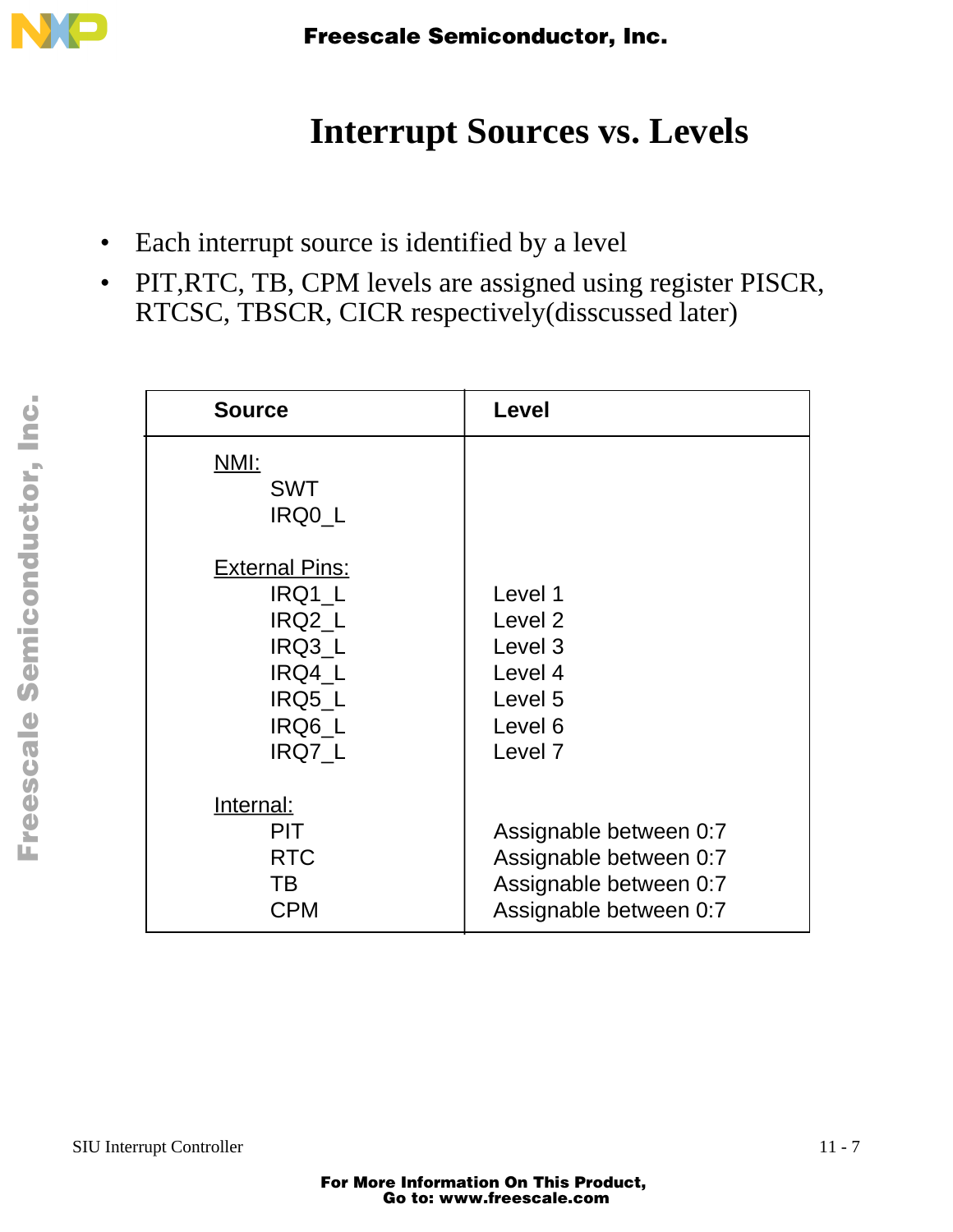

# **Identifying an Interrupt Level**

• When an interrupt occurs, the bit corresponding to it's level is set in the SIPEND register.

SIPEND Register (Interrupt Pending)



• Other interrupt registers we will use include:

### –**SIMASK: 32 bit register (Read/Write)**

» enables or disables each of the 8 interrupt levels and 8 IRQ Lines

### –**SIEL: 32 bit register (Read/Write)**

- » specifies whether a falling edge or a low logical level in the IRQ line will be detected as an interrupt request
- » specifies if MPC860 to exit low power mode with a detection of an interrupt request

### –**SIVEC: 32 bit register (Read Only)**

» Contains an 8 bit Interrupt code representing the unmasked interrupt source which has the highest priority level

Fr  $\boldsymbol{\Phi}$  $\bf \Phi$  $\boldsymbol{\eta}$  $\mathbf 0$ 

ale

 $\boldsymbol{g}$  $\bf \Phi$ 

mic

o n d u  $\mathbf 0$ t o

r, I

n

.<br>ق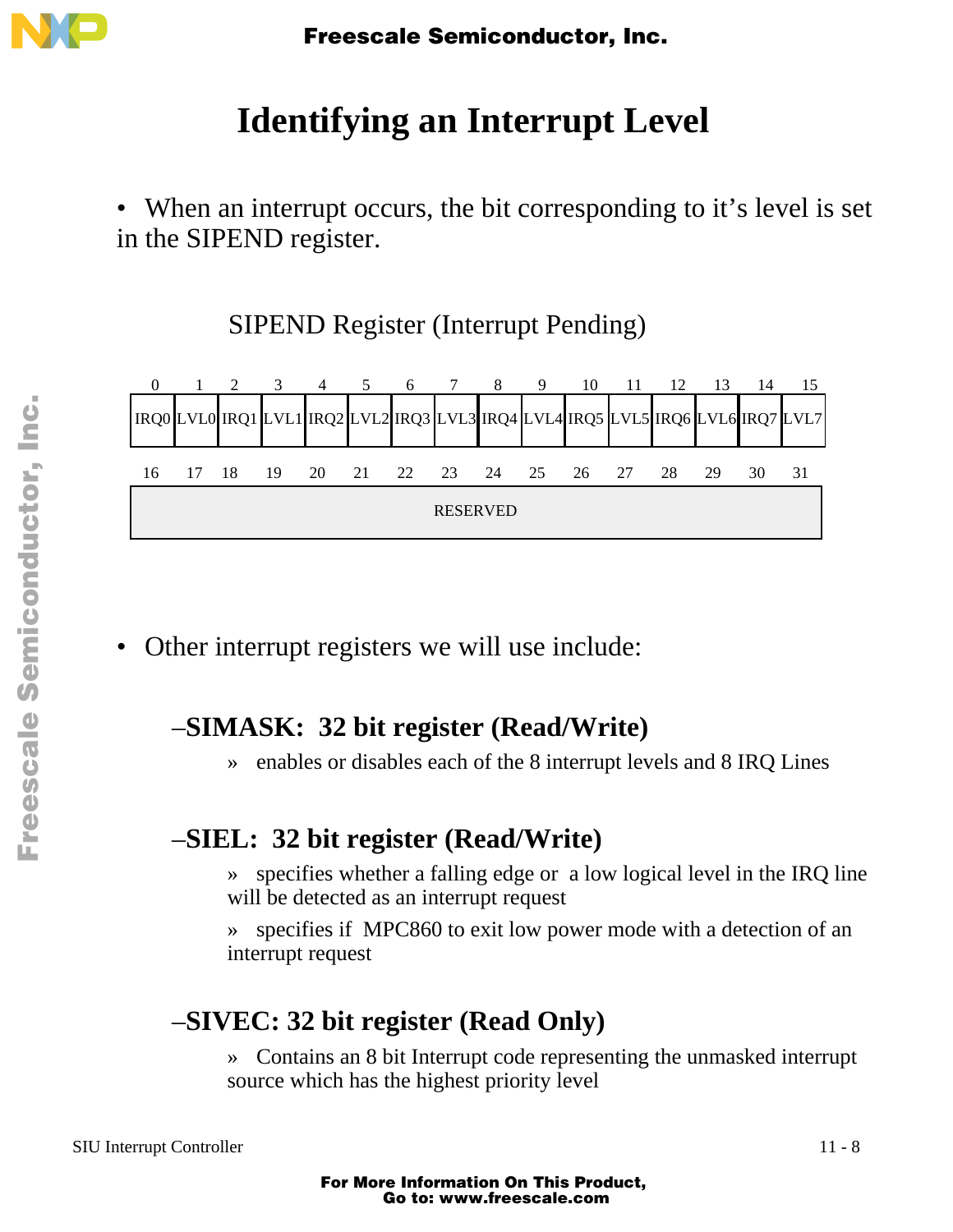

# **Interrupt Priorities**

- All interrupts share the same exception vector *(500)*
- Levels and IRQ lines can be used to efficiently determine priorities.
	- $-$  IRQ0 = highest priority
	- $-$  Level  $7 =$  lowest priority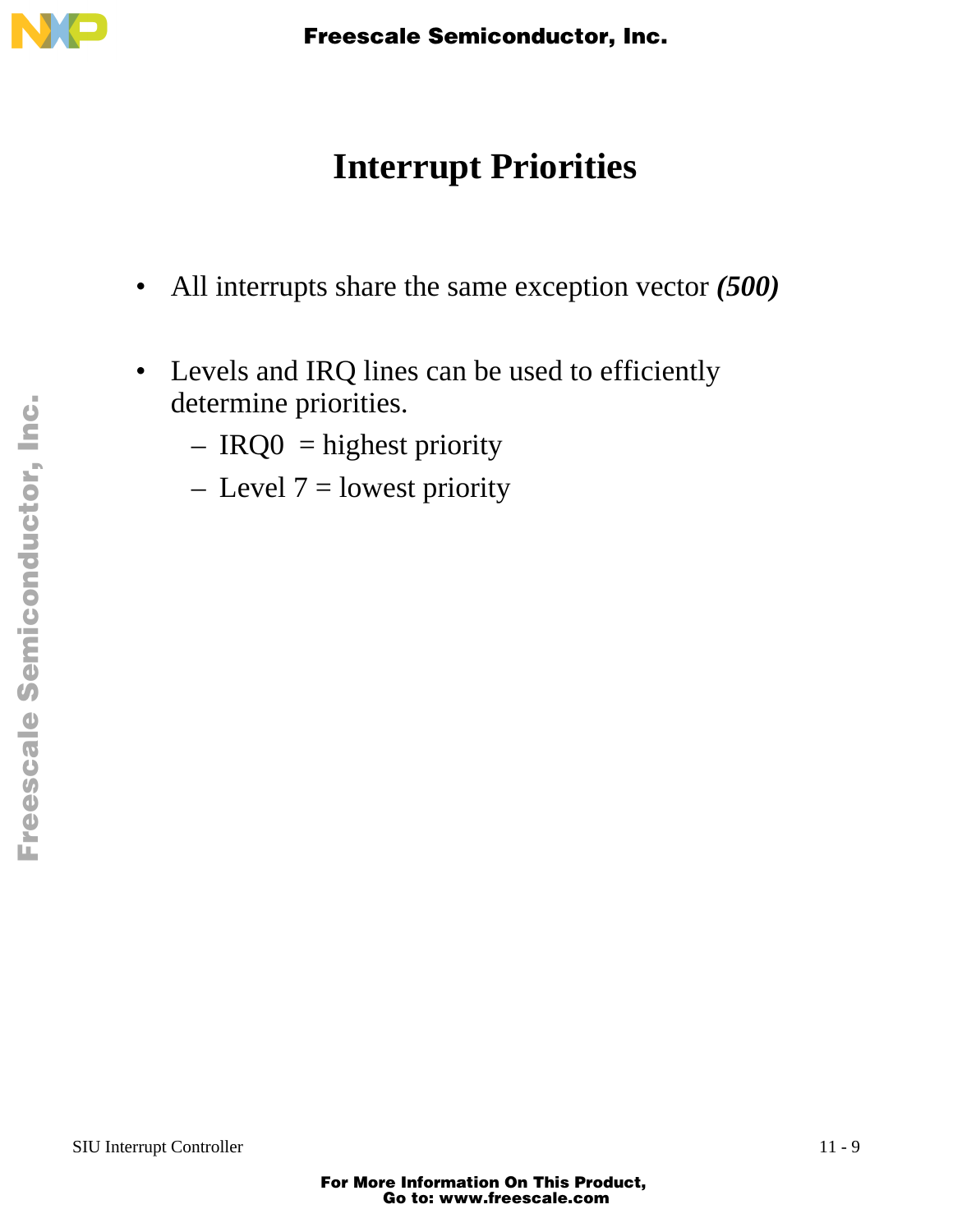

### **Interrupt Initialization Steps - 1**

- 1. Assign interrupt levels to the PIT,RTC, TB, CPM
	- IRQ0:7 pins have fixed levels
	- PIT,RTC,TB, CPM levels are assigned using register PISCR, RTCSC,TBSCR, CICR respectively



–To specify a certain level, the appropiate one of these bits should be set.



\*\* Value \$4 is a good value to choose for most systems

SIU Interrupt Controller 11 - 10

### For More Information On This Product, Go to: www.freescale.com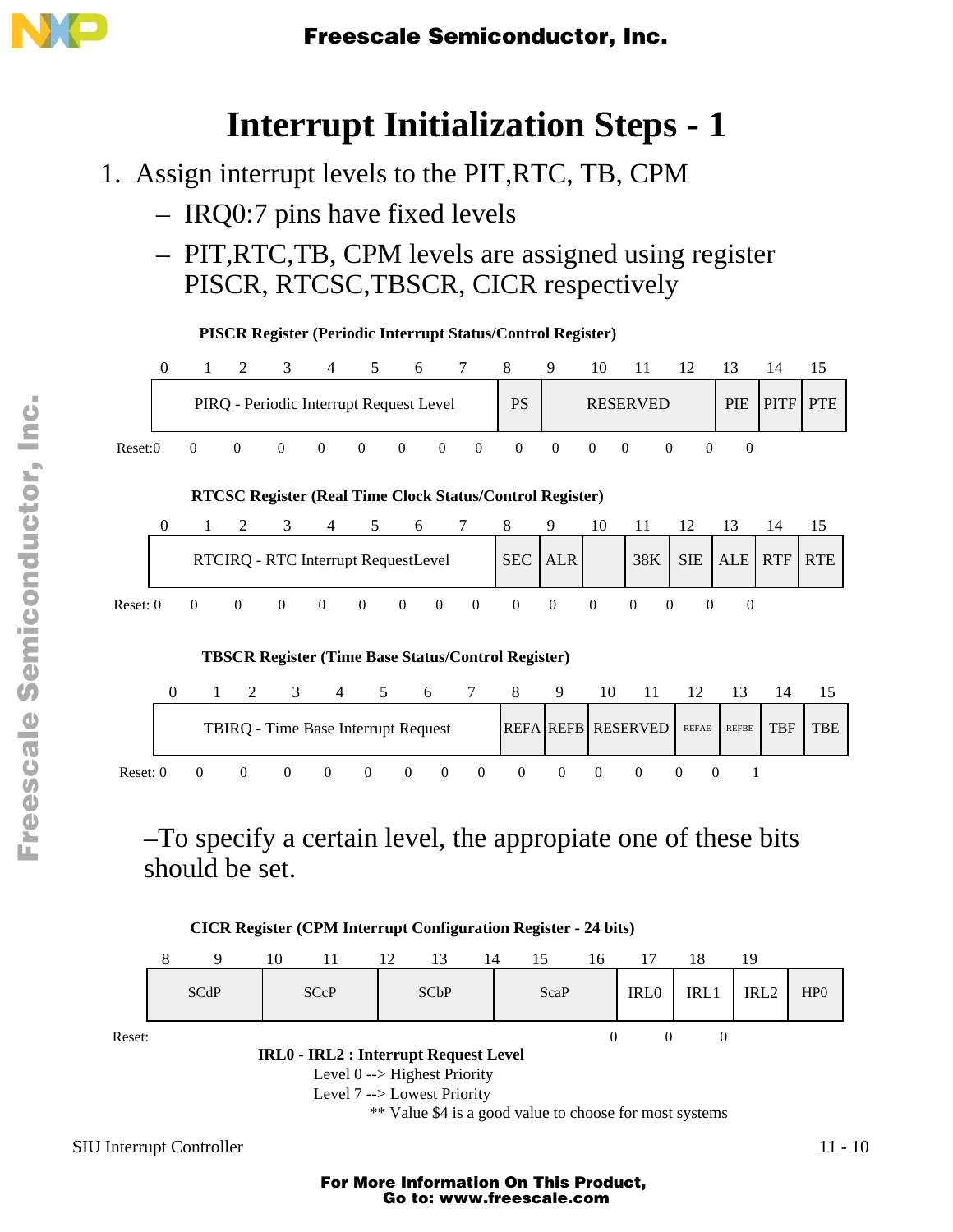

# **Interrupt Initialization Steps - 2**

2. Assign IRQ pins as interrupts and edge or level sensitive

#### **SIEL Register (External Interrupt Level/Edge Sensitive Register)**



**EDx Bit**

 $1 = IRQx$  "falling" edge sensitive

 $0 = IRQx$  "low" logical level sensitive

#### **WMx Bit (Wake up Mask Bit)**

 $1 = MPC860$  to exit low power mode with a detection of an interrupt request on corresponding line

### 3. Enable Interrupts to CPU core



#### **IRMx - External Interrupt Request Mask LVMx - Level Interrupt Request Mask**

 $1 =$  Enables the generation of an interrupt request to the CPU core

SIMASK updated by software and cleared upon reset

### For More Information On This Product, Go to: www.freescale.com

Fr  $\boldsymbol{\Phi}$  $\bf \Phi$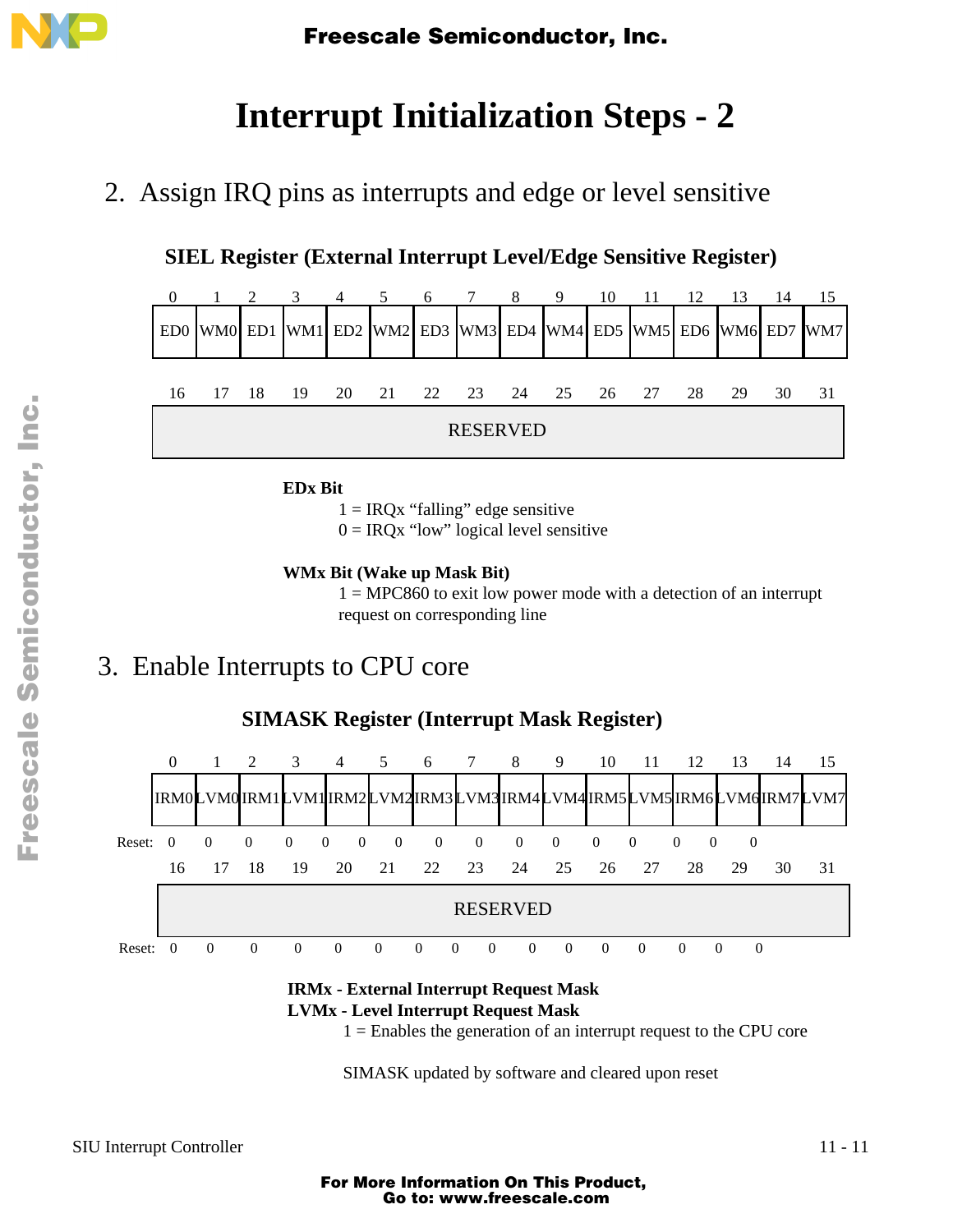

### **Interrupt Table Handling Example**

#### **SIVEC Register (Read Only)**

| $\overline{0}$   | -1 | $\overline{2}$ | $\overline{\mathbf{3}}$ |                | $4 \quad 5 \quad 6$ |    | $7\overline{ }$ | 8              | 9                | 10               | -11 | -12              | -13            | 14               | 15 |
|------------------|----|----------------|-------------------------|----------------|---------------------|----|-----------------|----------------|------------------|------------------|-----|------------------|----------------|------------------|----|
| Interrupt Code   |    |                |                         |                |                     |    | $\overline{0}$  | $\theta$       | $\overline{0}$   | $\boldsymbol{0}$ | 0   | $\boldsymbol{0}$ | $\overline{0}$ | $\boldsymbol{0}$ |    |
| 16               | 17 | -18            | 19                      | 20             | 21                  | 22 | 23              | 24             | 25               | 26               | 27  | 28               | 29             | 30               | 31 |
| $\boldsymbol{0}$ | 0  | 0              | $\overline{0}$          | $\overline{0}$ | 0                   | 0  | $\overline{0}$  | $\overline{0}$ | $\boldsymbol{0}$ | $\overline{0}$   | 0   | $\overline{0}$   | $\theta$       | 0                | 0  |

•**Interrupt Code:** 8 bit code representing the umasked interrupt source which has the highest priority level. –If read as a "BYTE" a "Branch table" can be used in which each entry contains 1 instruction (BRANCH) –If read as a "HALF WORD" each entry may contain a full routine up to 256 instructions

#### INTR:••• Save state R3 <- @SIVEC R4 <-- Base of branch table ••• lbz  $RX, R3$  (0)# load as byt add RX, RX, R4 mtsprCTR, RX bctr INTR:••• Save state R3 <- @SIVEC R4 <-- Base of branch table ••• lhz RX, R3  $(0)$ # load as he add RX, RX, R4 mtsprCTR, RX bctr BASE | b Routine1 b Routine2 b Routine3 b Routine4 •  $BASE + n$  • BASE + 4 BASE + 8 BASE + C BASE +10 BASE 1st Instruction of Routin BASE + 400 L1st Instruction of Routir 1st Instruction of Routir 1st Instruction of Routir •  $BASE + n$  $BASE + 800$  $BASE + CO0$ BASE +1000 • • • • • • • • • • • **Example:**

\* **Note:** Interrupt code is defined such that its two least significant bits are zero, allowing indexing into the table.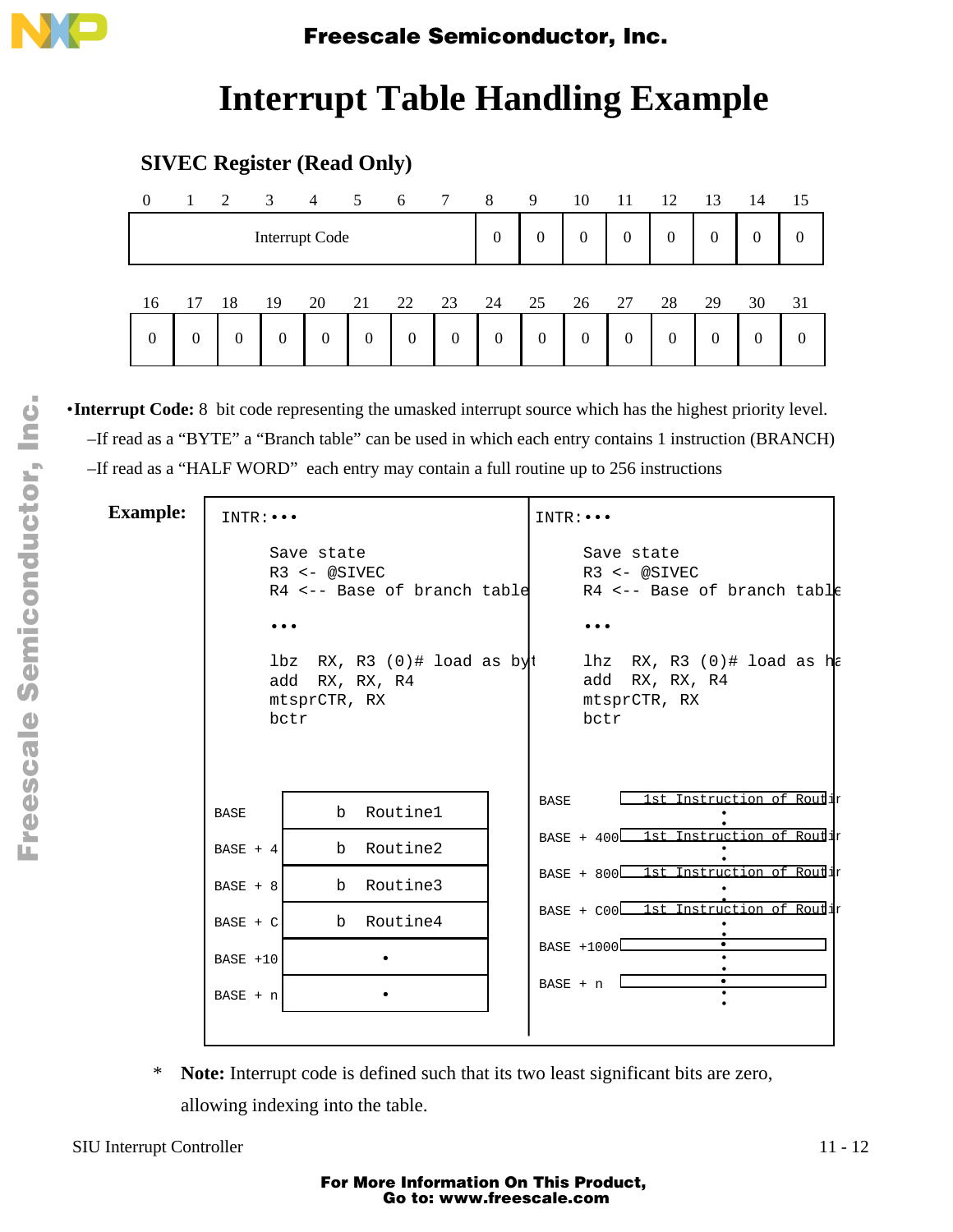

# **Interrupt Context Switch**

- After an interrupt (or any other exception) occurs, hardware:
	- Saves the state of the machine:

### Copy **MSR** into **SRR1**

Loads **SRR0** with next Instruction Address or the instruction that caused the exception.

– Changes the **MSR** including:

Switches to Supervisor mode, disables all maskable exceptions  $[EE bit = 0]$ , and clears the recoverable interrupt(RI) bit

– Branches to the exception vector (interrupt is **500**)

Point to the Exception vector and begin the service routine

- System issues user should consider
	- When to enable interrupts again
	- A non-maskable interrupt can come at any time

.<br>ق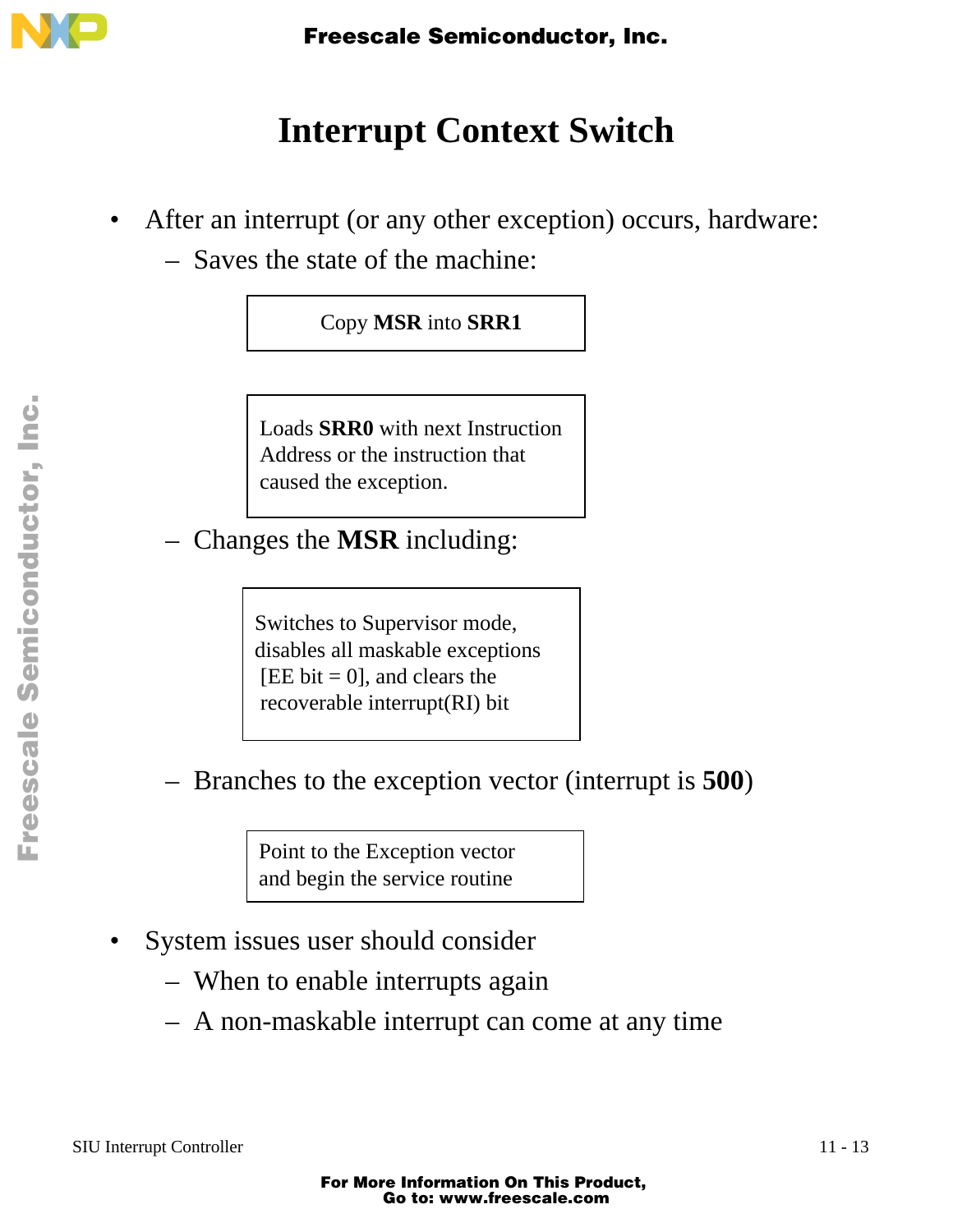

# **Interrupt Service Routine Steps (1 of 2)**

- 1. Read the interrupt code in the SI Vector register (**SIVEC**) and go to service routine for that code.
- 2. If the interrupt source is IRQx edge-triggered, clear the service bit in the SI Pending Register(**SIPEND**). Bit is cleared by writing a one to it.
- 3. Save the SI Mask Register (**SIMASK**), and mask lower interrupt levels.
	- Required only if service routine is to be recoverable and lower priority interrupts are to be masked
- 4. In case a non-maskable exception occurs, save (**SRR0, SRR1**) on the stack, only if you want service routine to be recoverable.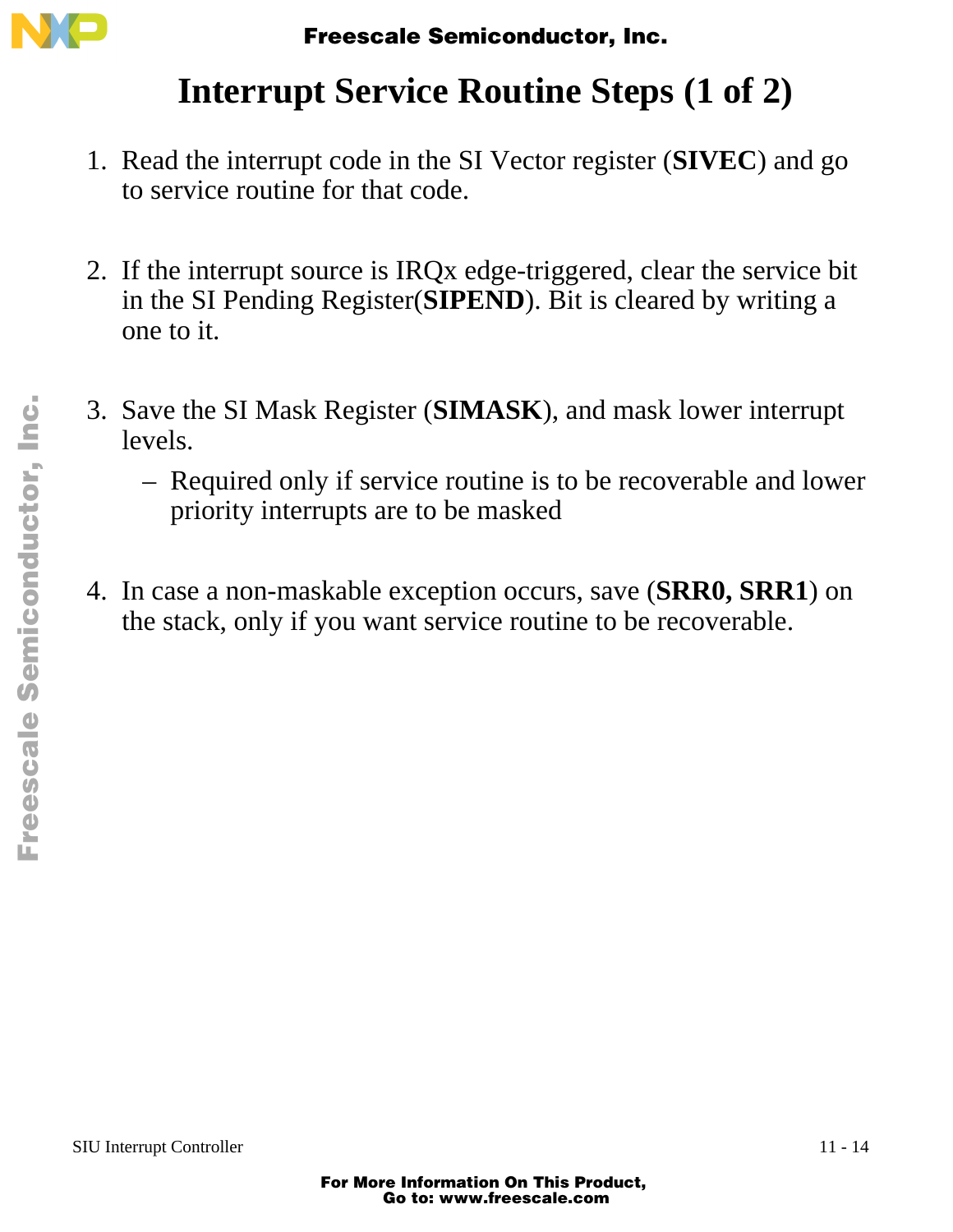

# **Interrupt Service Routine Steps (2 of 2)**

- 5. Set Recoverable Interrupt (**RI**) bit in MSR
	- Now that the previous state is saved, if we get a nonmaskable interrupt we can recover
	- Load the External Interrupt Disable (**EID**) SPR
		- » sets the RI bit in the MSR
		- » keeps external interrupts disabled
		- » single instruction to set bit, e.g.,

*mtspr EID, gprx*

6. Index to a branch table of Interrupt Handler Routines

7. Perform interrupt handler functions

8. Before the end of the routine

- Restore the gpr(s) previously used
- If a non-maskable exception occured during this interrupt service routine,
	- » Disable the Recoverable Interrupt (RI) bit in the MSR

• Load any data to the NRI SPR, e.g.,

*mtspr NRI, gprx*

- » Restore SRR0 & SRR1 (and stack pointer if changed)
- Execute "rfi" Instruction to return to application
	- » External interrupts will now be enabled again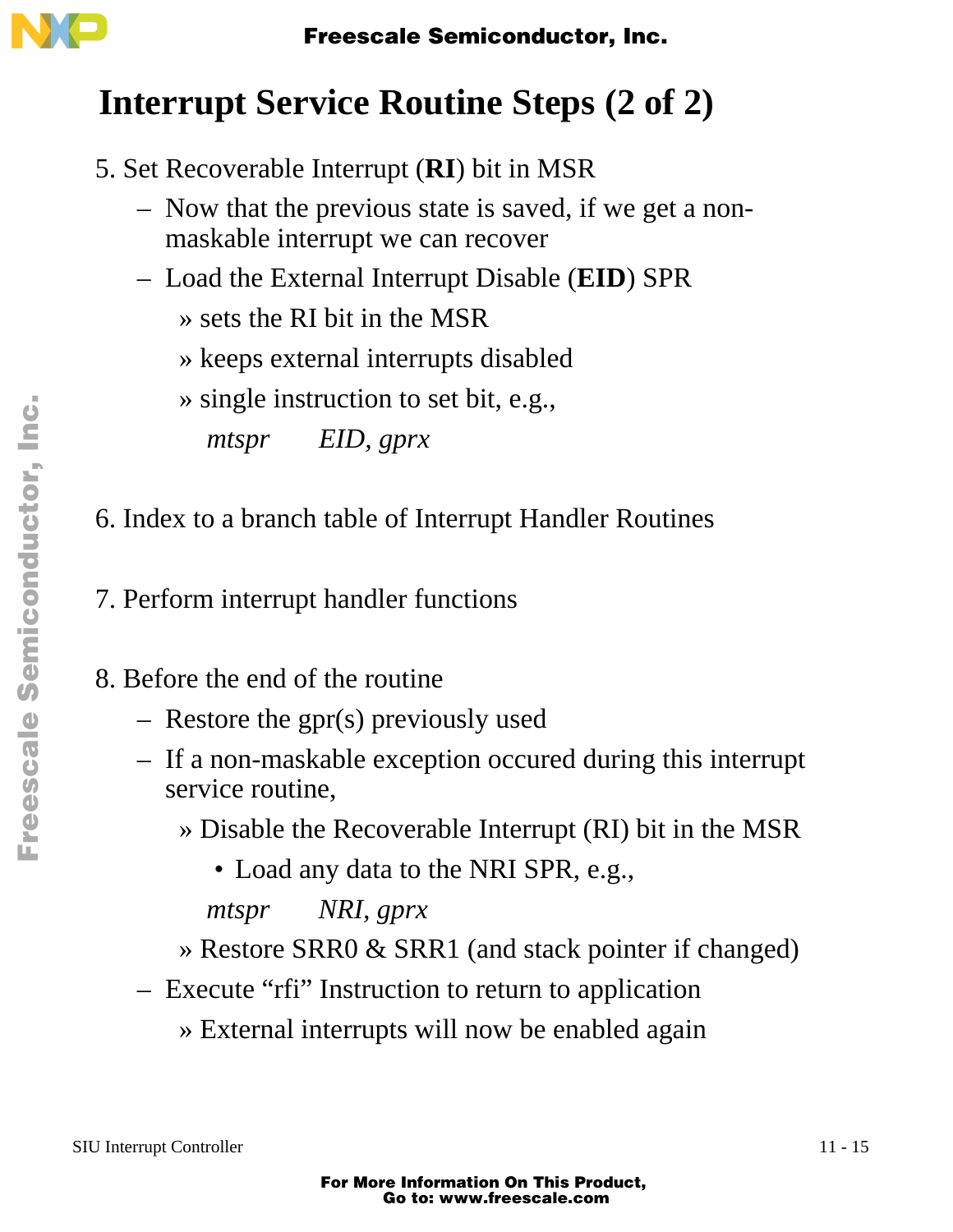

**irq1.c** Title: FREESCALE Freescale Technical Training - **MPC860 Course** Phoenix, Arizona **Handling an 860 SIU Interrupt** Creation Date: Jan. 10, 1996 From: Author: **Bob Bratt** Description: **The results of this routine are: 1. Initializes the exception vector area with a service routine. 2. The service routine jumps to a function based on the interrupt code. 3. The function increments a counter each time an external interrupt level 1 occurs. Assumptions:**

- **1. IMMR has been previously initialized.**
- **2. Except for 1, reset conditions exist.**

Objective:

**If the program executes properly, the LED counter is equal to the number of times that the black button on the UDLP1 has been pressed.**

Equipment:

**MPC860ADS board and UDLP1**

UDLP1 Switch Settings: **N/A**

Connections: **MPC860ADS board and a UDLP1 are connected through P13.**

Updates: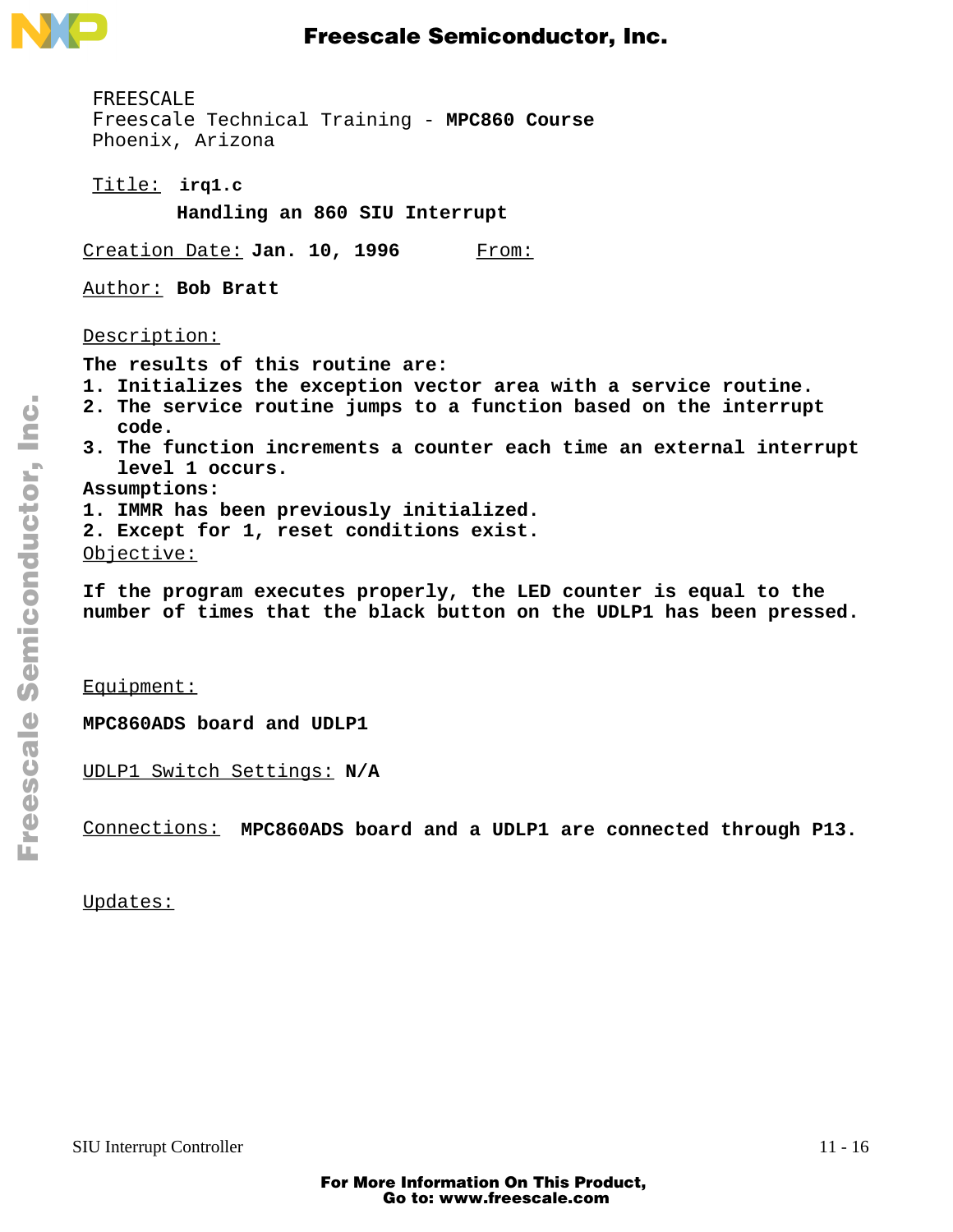

```
irq1.c (1 of 2)
 /* Equipment : 860ADS Evaluation Board and */
 /* UDLP1 Universal Development Lab Board */
              Pins 2 and 3 of JP2 must be jumpered */
 /* Connected: P10-D25 of ADS to J4-11 of UDLP1 \begin{array}{ccc} \star \end{array} \begin{array}{ccc} \star \end{array}/* (IRO1.C)
 #include "mpc860.h" /* DUAL PORT RAM EQUATES */
 struct dprbase *pdpr; \sqrt{X} PNTR TO DUAL PORT RAM */
 main()
 {
   void intbrn(); \overline{a} /* EXCEPTION SERVICE RTN */
    int *ptrs,*ptrd; /* SOURCE & DEST POINTERS*/
   pdpr = (struct dprbase *) (getimm) & 0xFFF0000); /* INIT PNTR TO DPRBASE */
  ptrs = (int *) intbrn; /* INIT SOURCE POINTER */
   ptrd = (int *)(getevt() + 0x500); /* INT DEST POINTER * /do <br> *ptrd++ = *ptrs; <br> */* MOVE UNTIL */* <br> */* MOVE UNTIL */*
 *ptrd++ = *ptrs; /* MOVE UNTIL */
  while (*ptrs++ != 0x4c000064); /* RFI INTRUCTION */
 pdpr \rightarrow PDDAT = 0; /* CLEAR PORT D DATA REG */
  pdpr->PDDIR = 0xff; /* MAKE PORT D8-15 OUTPUT*/
  pdpr->SIEL.ED1 = 1; /* MAKE IRQ1 FALLING EDGE*/
  pdpr->SIMASK.ASTRUCT.IRM1 = 1; /* ENABLE IRQ1 INTERRUPTS*/
   asm(" mtspr 80,0"); \overline{\hspace{1cm}} /* ENABLE INTERRUPTS */
   while (1 == 1);
 }
 #pragma interrupt intbrn
 void intbrn()
\{ void irq1esr();
  asm (" stwu r9,-4(r1)"); /* PUSH GPR9 ONTO STACK */
  switch (pdpr->SIVEC.IC) /* PROCESS INTERRUPT CODE*/
   \{case 8: asm (" mfspr r9,8"); /* PUSH LR ONTO STACK */
             asm (" stwu r9, -4(r1)");
              asm (" bla irq1esr"); /* PROCESS IRQ1 CODE */
             asm (" lwx r9,0(r1)"); /* PULL LR FROM STACK */
              asm (" addi r1,r1,4"); /* RESTORE STACK POINTR*/
              asm (" mtspr 8,r9");
       break;
       default:;
     }
  asm (" lwz r9,0(r1)"); /* PULL GPR9 FROM STACK */
  asm (" addi r1,r1,4"); /* RESTORE STACK POINTER */
 }
```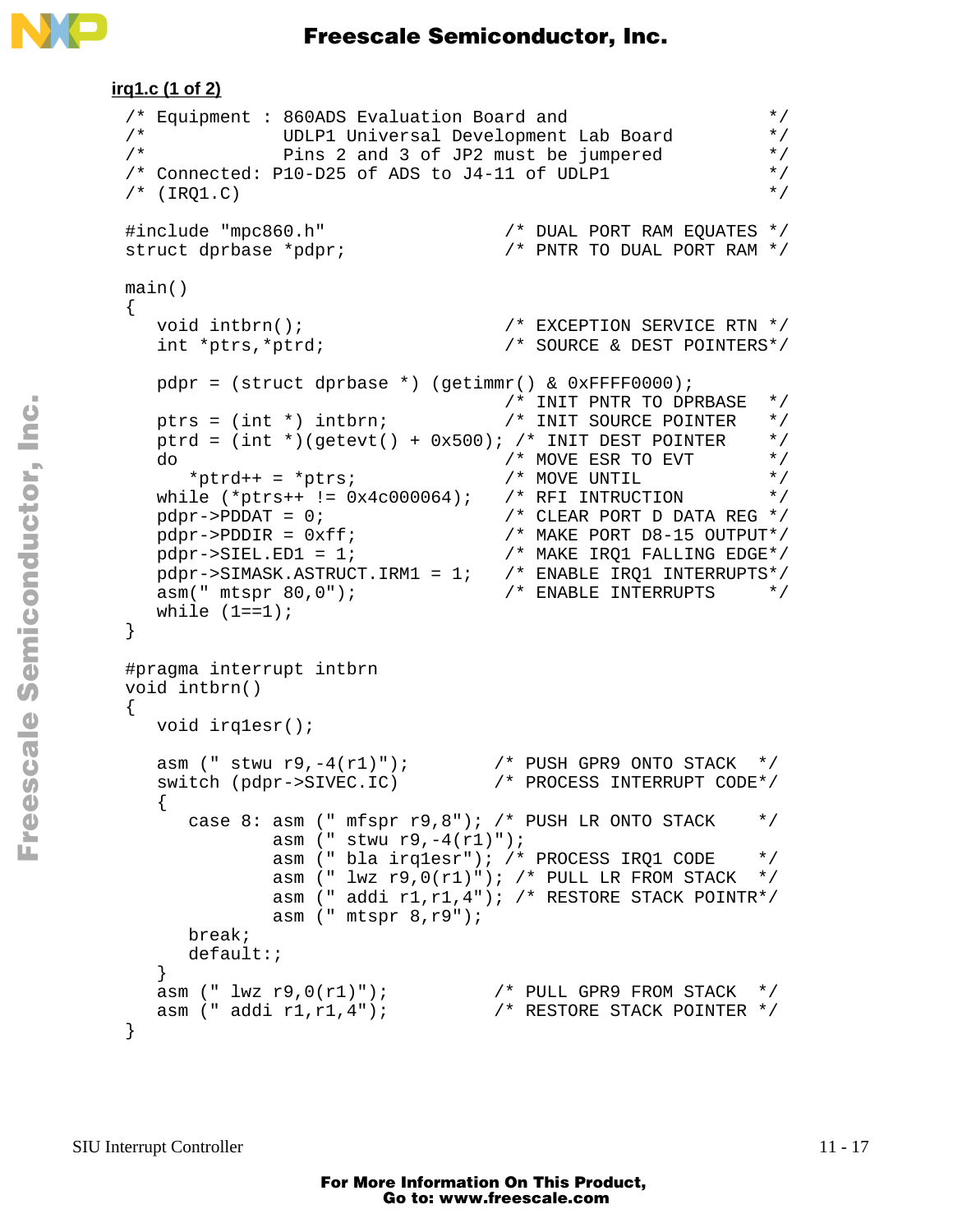

```
irq1.c (2 of 2)
 void irq1esr()
 {
   pdpr->SIPEND = 1<<(31-2); /* CLEAR IRQ1 INT PENDING*/
    asm (" mfspr r9,26"); /* PUSH SRR0 ONTO STACK */
    asm (" stwu r9,-8(r1)");
    asm (" mfspr r9,27"); /* PUSH SRR1 ONTO STACK */
    asm (" stw r9,4(r1)");
   asm (" mtspr 80,0"); <br> pdpr->PDDAT += 1; <br> /* INCREMENT DISPLAY */
    pdpr->PDDAT += 1; /* INCREMENT DISPLAY */
  asm (" mtspr 82,0"); /* MAKE NON-RECOVERABLE */
  asm (" lwz r9,4(r1)"); /* PULL SRR1 FROM STACK */
    asm (" mtspr 27,r9"); 
   asm (" lwz r9,0(r1)"); /* PULL SRR0 FROM STACK */
    asm (" addi r1,r1,8");
    asm (" mtspr 26,r9");
 }
getimmr()
 {
    asm(" mfspr 3,638");
 }
 getevt() \qquad \qquad /* GET EVT LOCATION \qquad \qquad \star{
   if ((getmsr() & 0x40) == 0) \frac{x}{x} IF MSR.IP IS 0 \frac{x}{x}return (0); / THEN EVT IS IN LOW MEM*/
 else /* ELSE */
      return (0xFFF00000); /* EVT IS IN HIGH MEM */}
getmsr() /* GET MACHINE STATE REG VALUE */
 \{asm(" mfmsr 3"); \qquad /* LOAD MACHINE STATE REG TO r3 */
 }
```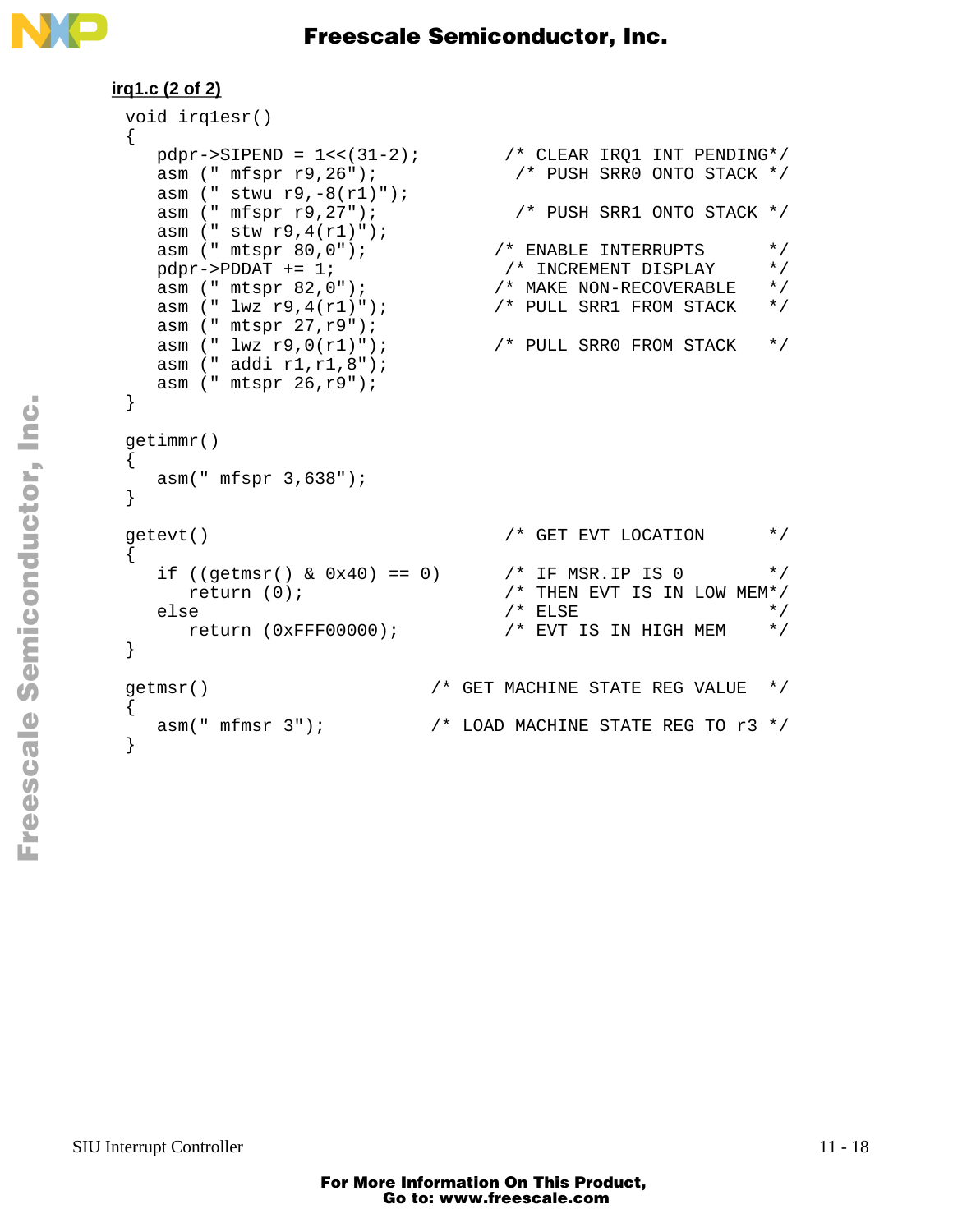

**irq0.c** Title: FREESCALE Freescale Technical Training - **MPC860 Course** Phoenix, Arizona **Handling 860 SIU Interrupt 0** Creation Date: April 3, 1996 Author: **Bob Bratt** Description: **The results of this routine are: 1. Initializes the exception vector area with a service routine. 2. The service routine jumps to a function based on the interrupt code. 3. The function increments a counter each time an external interrupt level 1 occurs. Assumptions:** From: IRQ1.C

**1. IMMR has been previously initialized.**

**2. Except for 1, reset conditions exist.**

Objective:

**If the program executes properly, the LED counter is equal to the number of times that the black button on the UDLP1 has been pressed.**

Equipment:

**MPC860ADS board and UDLP1**

UDLP1 Switch Settings: **N/A**

Connections: **MPC860ADS, P10, A25 is connected to J4-11 on the UDLP1.**

Updates: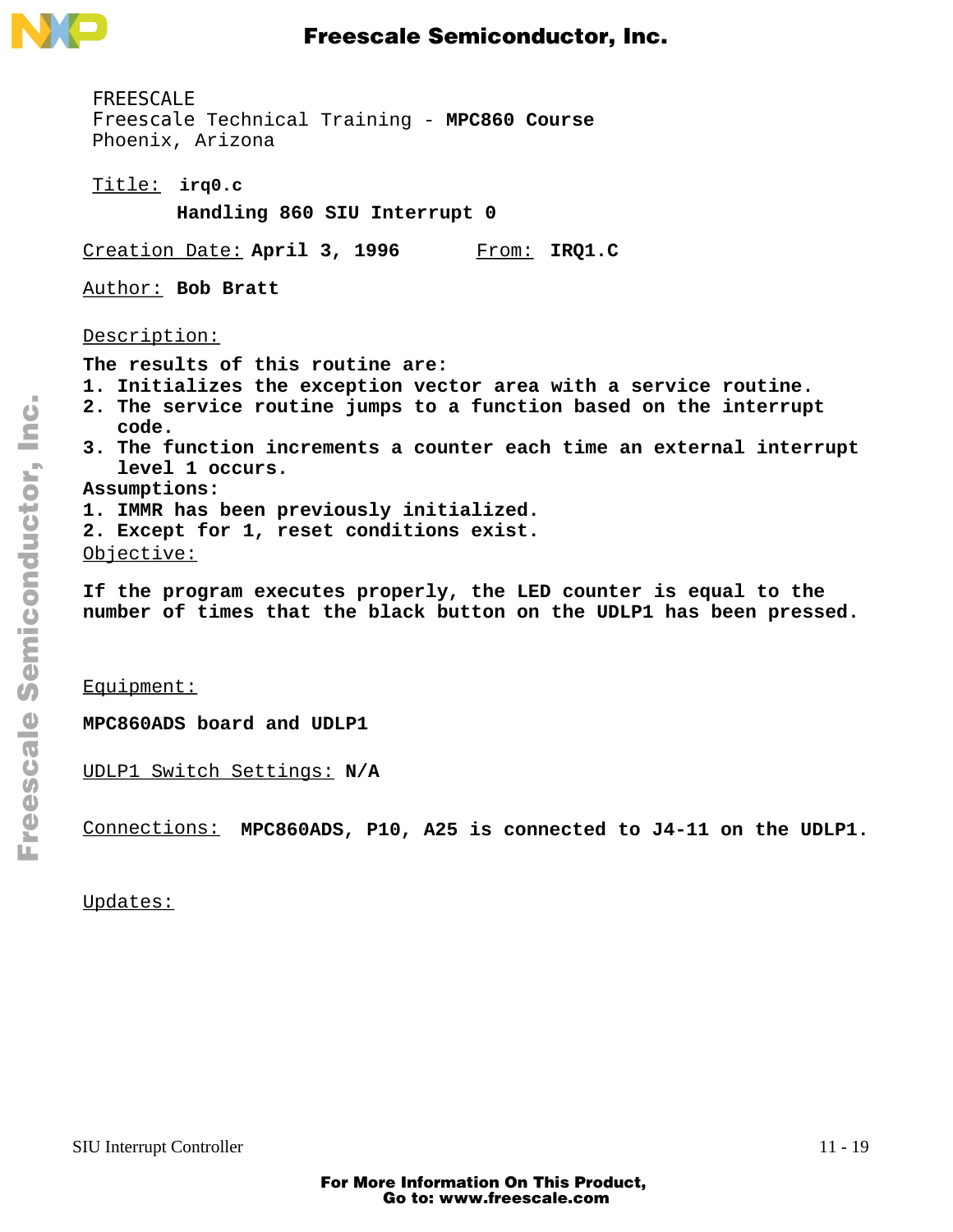```
irq0.c (1 of 2)
 /* Equipment : 860ADS Evaluation Board and \frac{\ast}{4}<br>/* UDLP1 Universal Development Jah Board */
 /* UDLP1 Universal Development Lab Board */
 /* Pins 2 and 3 of JP2 must be jumpered */
 /* Connected: P10-A25 of ADS to J4-11 of UDLP1 */\frac{1}{2} (IRQ0.C) \frac{1}{2} (IRQ0.C)
 #include "mpc860.h" /* DUAL PORT RAM EQUATES */
 struct dprbase *pdpr; /* PNTR TO DUAL PORT RAM */
 main()
 {
    void intbrn(); /* EXCEPTION SERVICE RTN */
                                 /* SOURCE & DEST POINTERS*/
    pdpr = (struct dprbase *) (getimmr() & 0xFFFF0000);
                                  /* INIT PNTR TO DPRBASE */<br>/* INIT SOURCE POINTER */
   ptrs = (int * ) intbrn;
   ptrd = (int *)(getevt() + 0x100); /* INIT DEST POINTER */<br>do * MOVE ESR TO EVT */
 do / \star MOVE ESR TO EVT \star /
 *ptrd++ = *ptrs; /* MOVE UNTIL */
   while (*ptrs++ := 0x4c000064); /* RFI INTRUCTION */
 pdpr\rightarrow PDDAT = 0; /* CLEAR PORT D DATA REG */
  pdpr->PDDIR = 0xff; /* MAKE PORT D8-15 OUTPUT*/
  pdpr->SIEL.ED0 = 1; /* MAKE IRQ0 FALLING EDGE*/
  pdpr->SIMASK.ASTRUCT.IRM0 = 1; /* ENABLE IRQ0 INTERRUPTS*/
   while (1 == 1);
 }
 #pragma interrupt intbrn
 void intbrn()
 \{ void irq0esr();
  asm (" stwu r9,-4(r1)"); /* PUSH GPR9 ONTO STACK */
  switch (pdpr->SIVEC.IC) /* PROCESS INTERRUPT CODE*/
    {
      case 0: asm (" mfspr r9,8"); /* PUSH LR ONTO STACK */
               asm (" stwu r9,-4(r1)");
               asm (" bla irq0esr"); /* PROCESS IRQ1 CODE */
              asm (" lwx r9,0(r1)"); /* PULL LR FROM STACK */
               asm (" addi r1,r1,4"); /* RESTORE STACK POINTR*/
               asm (" mtspr 8,r9");
       break;
       default:;
     }
  asm (" lwz r9,0(r1)"); /* PULL GPR9 FROM STACK */
  asm (" addi r1,r1,4"); /* RESTORE STACK POINTER */
 }
 void irq0esr()
 {
  pdpr->SIPEND = 1<<(31-0); /* CLEAR IRQ0 INT PENDING*/
 pdpr \rightarrow PDDAT += 1; \qquad \qquad /* INCREMENT DISPLAY \qquad \qquad \star /
 }
```